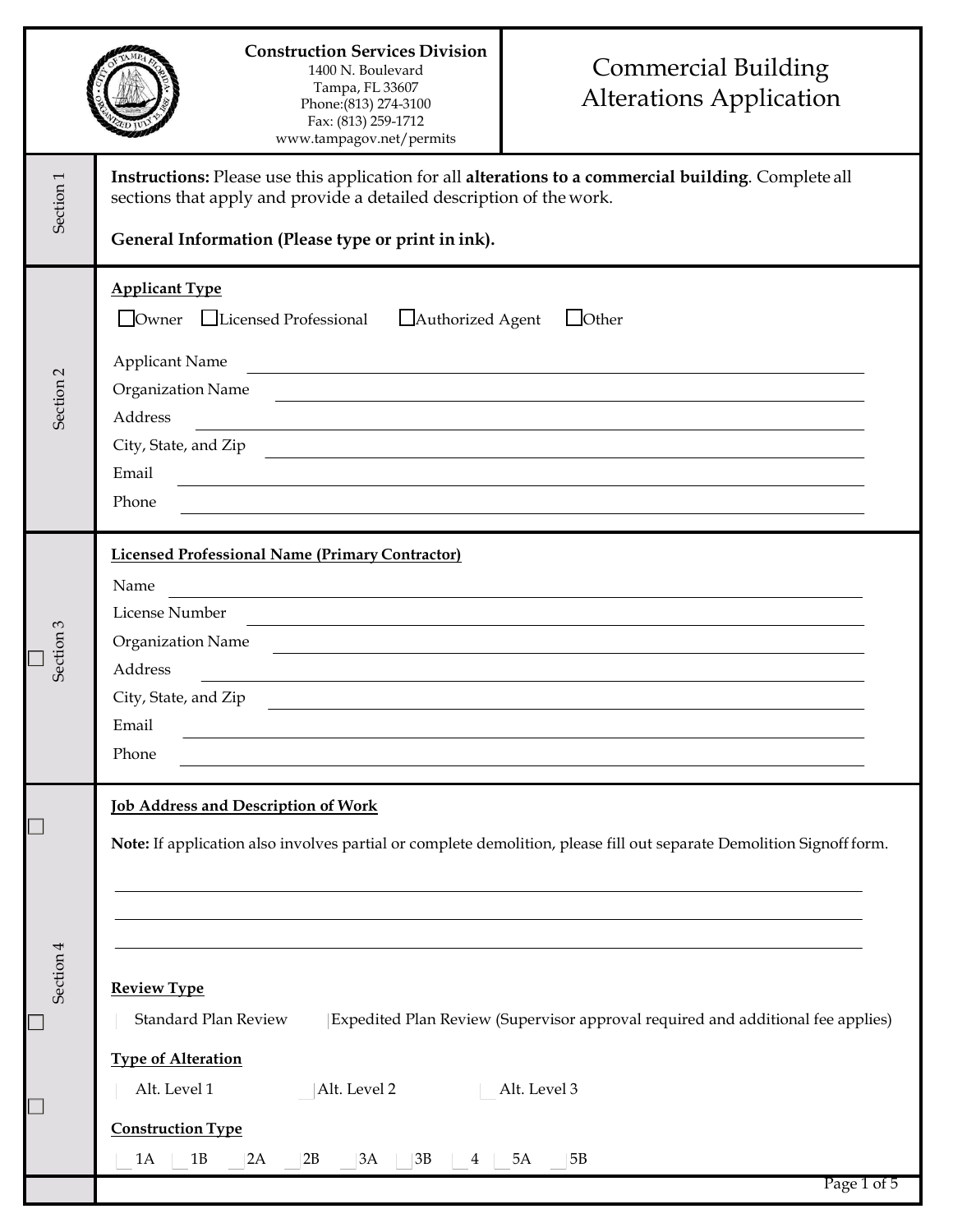## Last Revised: 05-30-17

|              | <b>Occupancy Type</b><br>Assembly<br>Business<br>Educational<br>Factory-Industrial High-Hazard<br>Institutional Mercantile<br>Residential $(≥ 3 units)$ Storage<br><b>Utility and Accessory</b>                                                                                                                                                                                                                                                                                                                                                                                                                                               |             |
|--------------|-----------------------------------------------------------------------------------------------------------------------------------------------------------------------------------------------------------------------------------------------------------------------------------------------------------------------------------------------------------------------------------------------------------------------------------------------------------------------------------------------------------------------------------------------------------------------------------------------------------------------------------------------|-------------|
| S<br>Section | Occupancy Category (Please specify and describe category, e.g. A- restaurant, B- office, etc)<br>A<br><u> 1980 - Johann Stoff, deutscher Stoff, der Stoff, der Stoff, der Stoff, der Stoff, der Stoff, der Stoff, der S</u><br>$\, {\bf B}$<br>${\bf E}$<br>,我们也不会有什么。""我们的人,我们也不会有什么?""我们的人,我们也不会有什么?""我们的人,我们也不会有什么?""我们的人,我们也不会有什么?""我们的人<br>$\mathbf F$<br>$\boldsymbol{\mathrm{H}}$<br>,我们也不能在这里,我们也不能会在这里,我们也不能会在这里,我们也不能会在这里,我们也不能会在这里,我们也不能会在这里,我们也不能会不能会。""我们,我们也不能<br>$\rm I$<br>$\mathbf M$<br><u> 1989 - Johann Stoff, deutscher Stoff, der Stoff, deutscher Stoff, der Stoff, der Stoff, der Stoff, der Stoff, </u><br>${\bf R}$ |             |
|              | $\mathbf S$<br>${\bf U}$<br>,我们也不会有什么。""我们的人,我们也不会有什么?""我们的人,我们也不会有什么?""我们的人,我们也不会有什么?""我们的人,我们也不会有什么?""我们的人                                                                                                                                                                                                                                                                                                                                                                                                                                                                                                                                  |             |
| Section 6    | <b>Project Details</b><br>Alteration Sq. Ft<br>Job Value<br><b>Building Height (Ft)</b><br><b>Building Height (Stories)</b><br>TECO Layout No.<br>Number of Bathrooms<br>Number of Bedrooms<br>Design Occupant Load<br>Change of Use<br>$\rm No$<br>Yes<br>Change of Occupancy<br>$\rm No$<br>Yes<br>Early Start Requested<br>No<br>Yes<br>Work Performed in Right-of-Way?                                                                                                                                                                                                                                                                    |             |
|              | Yes<br>No                                                                                                                                                                                                                                                                                                                                                                                                                                                                                                                                                                                                                                     | Page 2 of 5 |

 $\Box$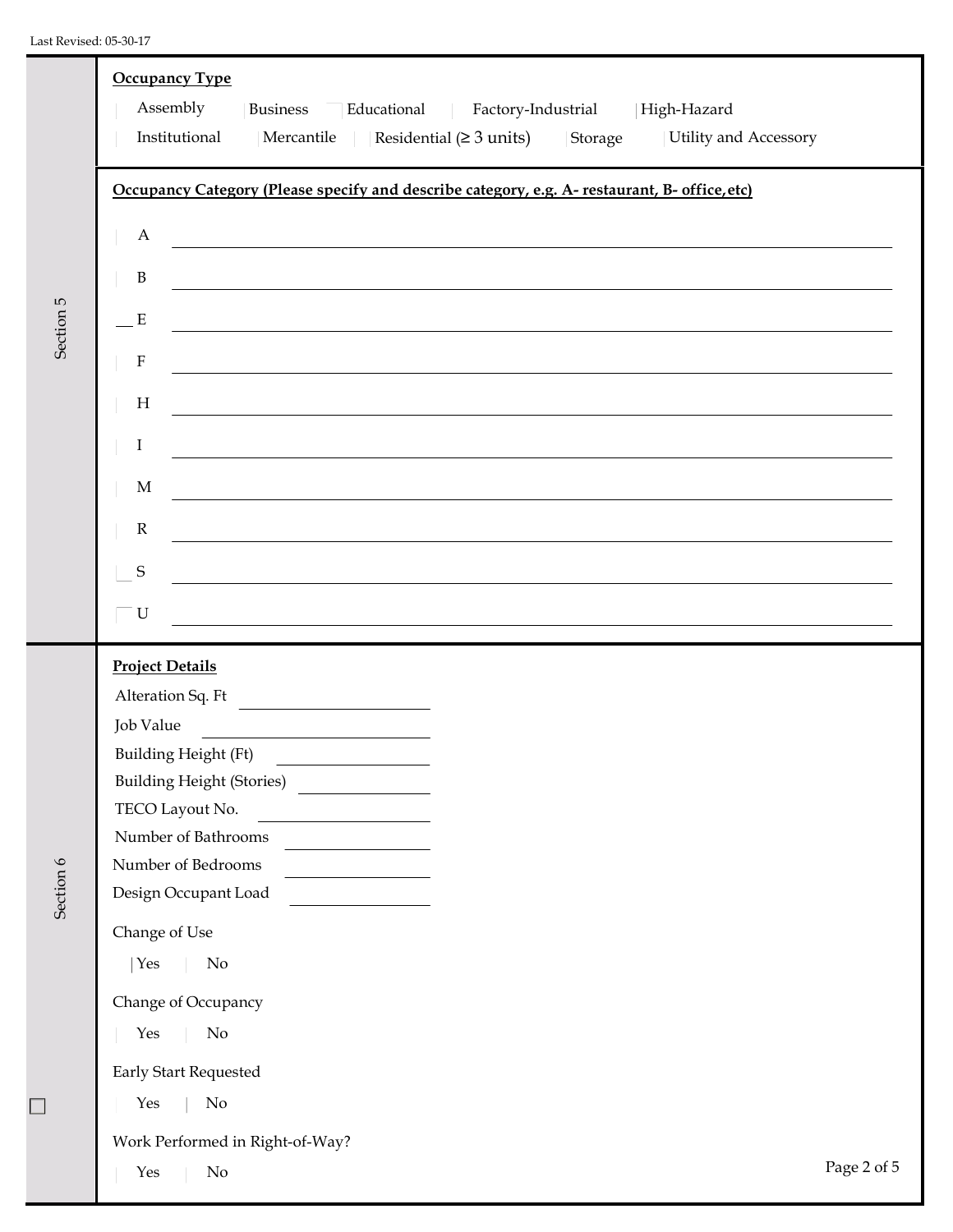| Section 7 | <b>Sprinkler System Type</b><br>Addition New<br>  Relocation<br><b>Sprinkler System Plans Submitted</b><br>Yes<br>No                                                                                                                                                                                                                                               | <b>Fire Alarm System Type</b><br>Modification<br>New<br><b>Fire Alarm System Plans Submitted</b><br>No<br>$\text{Yes}$ |  |
|-----------|--------------------------------------------------------------------------------------------------------------------------------------------------------------------------------------------------------------------------------------------------------------------------------------------------------------------------------------------------------------------|------------------------------------------------------------------------------------------------------------------------|--|
| Section 8 | <b>General Contractor</b><br>Name<br><u> 1980 - Johann Barn, fransk politik (f. 1980)</u><br>License Number<br>Email                                                                                                                                                                                                                                               | Phone<br><u> 1989 - Andrea Andrew Maria III (b. 19</u>                                                                 |  |
|           | <b>Electrical Contractor</b><br>Name<br><u> 1980 - Andrea Andrew Maria (h. 1980).</u><br>License Number<br><u> 1989 - Jan Barbara Barat, martin da basar da basar da basar da basar da basar da basar da basar da basar da b</u><br>Email<br><u> 1989 - Johann Stoff, deutscher Stoff, der Stoff, der Stoff, der Stoff, der Stoff, der Stoff, der Stoff, der S</u> | Phone                                                                                                                  |  |
|           | <b>Mechanical Contractor</b><br>Name<br><u> 1989 - Johann Barn, amerikan besteman besteman besteman besteman besteman besteman besteman besteman bestema</u><br>License Number<br>Email                                                                                                                                                                            | Phone<br><u> 1990 - Johann Barbara, martxa al</u>                                                                      |  |
|           | <b>Plumbing Contractor</b><br>Name<br><u> 1989 - Johann Stoff, deutscher Stoffen und der Stoffen und der Stoffen und der Stoffen und der Stoffen und der</u><br>License Number<br>Email                                                                                                                                                                            | Phone                                                                                                                  |  |
|           | <b>Fire Contractor</b><br>Name<br>License Number<br>Email                                                                                                                                                                                                                                                                                                          | Phone                                                                                                                  |  |
|           | <b>Specialty Contractor</b><br>Name<br>License Number<br>Email<br><u> 1980 - Jan Samuel Barbara, margaret e populari e populari e populari e populari e populari e populari e popu</u>                                                                                                                                                                             | Phone                                                                                                                  |  |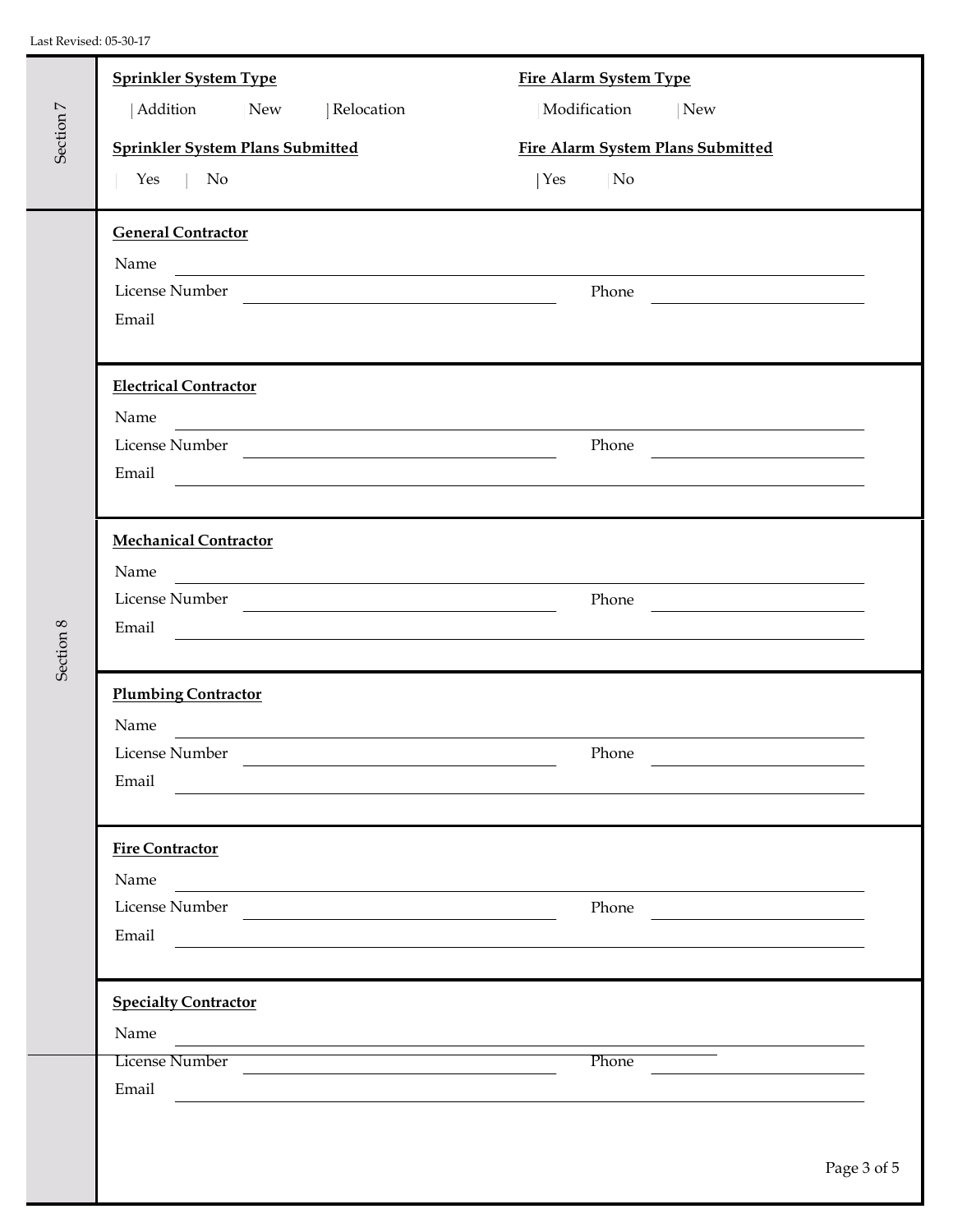

## **Construction Services Division** 1400 N. Boulevard Tampa, FL 33607

Phone:(813) 274-3100 Fax: (813) 259-1712 [www.tampagov.net/permits](http://www.tampagov.net/permits)

# **Commercial Sufficiency Guidelines**

Please use the checklist to verify that your application and plans/documents are complete and sufficient for permit submittal. A complete and thorough application submittal will ensure a timely review and response. If you have any questions, please contact our office for pre-application assistance.

|         | application ouverture will chouse a timely fevrew and response. If you have any questions, prease contact our office for upp         |            |             |     |
|---------|--------------------------------------------------------------------------------------------------------------------------------------|------------|-------------|-----|
|         | Sec. A GENERAL INTAKE REQUIREMENTS                                                                                                   | <b>YES</b> | NO          | N/A |
| 1.      | Fully completed permit application.                                                                                                  |            |             |     |
| 2.      | Complete water and wastewater application with one site plan for all new construction.                                               |            |             |     |
| 3.      | If threshold building, provide required engineering documents.                                                                       |            |             |     |
| 4.      | If private provider is being utilized, provide required forms/documents.                                                             |            |             |     |
| Sec. B  | <b>SPECIAL DESIGN REVIEW REQUIREMENTS</b>                                                                                            |            |             |     |
| 1.      | Is the property in a Special Flood Hazard Area?                                                                                      |            |             |     |
| a.      | New Construction                                                                                                                     |            |             |     |
| b.      | Existing Construction - Cost breakdown for substantial improvement                                                                   |            |             |     |
| 2.      | Is the property in a Design Review District?                                                                                         |            |             |     |
| a.      | ARC (Plans must be stamped or appropriate documentation provided)                                                                    |            |             |     |
| b.      | BLC (Plans must be stamped or appropriate documentation provided)                                                                    |            |             |     |
| c.      | Overlay District (May require stamped approval)                                                                                      |            |             |     |
| 3.      | Provide letter of approval for variance from VRB or Zoning Administrator                                                             |            |             |     |
| 4.      | Is property located in a wind borne debris area?                                                                                     |            |             |     |
| Sec. C  | <b>GENERAL PLAN REQUIREMENTS</b>                                                                                                     |            |             |     |
| 1.      | All plans must be a min of 18 x 24" in size. (Signs, aluminum enclosures, DCA approved structures and sheds may be on 11 x 17" size) |            |             |     |
| 2.      | Two (2) sets of signed and sealed building plans.                                                                                    |            |             |     |
| 3.      | Two (2) sets of signed and sealed site plans.                                                                                        |            |             |     |
| 4.      | Two (2) sets of energy forms and supporting documents (e.g. soil report, engineering calculations, etc.)                             |            |             |     |
| Sec. D  | <b>SITE PLAN</b>                                                                                                                     |            |             |     |
| 1.      | Architectural Site Plan with data table showing site sq. ft., all site-related building and fire information, impervious coverage.   |            |             |     |
| 2.      | Plan showing locations of proposed additions / buildings/site utilities and legal description.                                       |            |             |     |
| 3.      | Certified topographical survey with proposed and existing construction areas on a 25 foot grid - NAVD 88 datum.                      |            |             |     |
| 4.      | Tree Survey showing the location, size, and type of existing trees, trees less than 20' from property line.                          |            |             |     |
| 5.      | Tree barricade locations and details, along with tree credit table.                                                                  |            |             |     |
| 6.      | Silt barricade locations and details, and sediment control plan.                                                                     |            |             |     |
| 7.      | Adjacent property elevations within 10' of property line.                                                                            |            |             |     |
| $8. \,$ | Proposed building and parking setbacks.                                                                                              |            |             |     |
| 9.      | Proposed driveway and sidewalk location and dimension                                                                                |            |             |     |
| 10.     | Proposed drainage plan, cross sections, finished floor elevation, roadway centerline elevation                                       |            |             |     |
| 11.     | Floor plan showing the seating capacity for restaurants, and other assembly uses (for zoning review).                                |            |             |     |
| 12.     | Solid waste dumpster location and screening.                                                                                         |            |             |     |
| Sec. E  | <b>BUILDING PLANS</b>                                                                                                                |            |             |     |
| 1.      | Building Data Table showing all building information data.                                                                           |            |             |     |
| 2.      | Floor plans (min. scale $1/8$ " = 1' - 0'), Total square footage                                                                     |            |             |     |
| 3.      | Structural design criteria (applicable building code, wind speed, basic wind pressure, roof & floor live/deadloads                   |            |             |     |
| 4.      | Foundation Plan                                                                                                                      |            |             |     |
| 5.      | Floor and roof framing plans                                                                                                         |            |             |     |
| 6.      | Exterior and interior wall sections including fire rated walls                                                                       |            |             |     |
| 7.      | Structural details                                                                                                                   |            |             |     |
| 8.      | Building components description, product approval information and specialty details, soil stabilization.                             |            |             |     |
| 9.      | Door and window schedules.                                                                                                           |            |             |     |
| 10.     | Exterior building elevations.                                                                                                        |            |             |     |
| 11.     | Emergency generators and their locations (if exterior, show on the site plan).                                                       |            |             |     |
| 12.     | Parking facilities layout and dimensions (such as stall widths, lengths, aisle widths, and compact parking spaces) that              |            |             |     |
|         | are located within the Building.                                                                                                     |            |             |     |
| 13.     | Electrical, plumbing and HVAC plans and details                                                                                      |            |             |     |
|         |                                                                                                                                      |            | Page 4 of 5 |     |